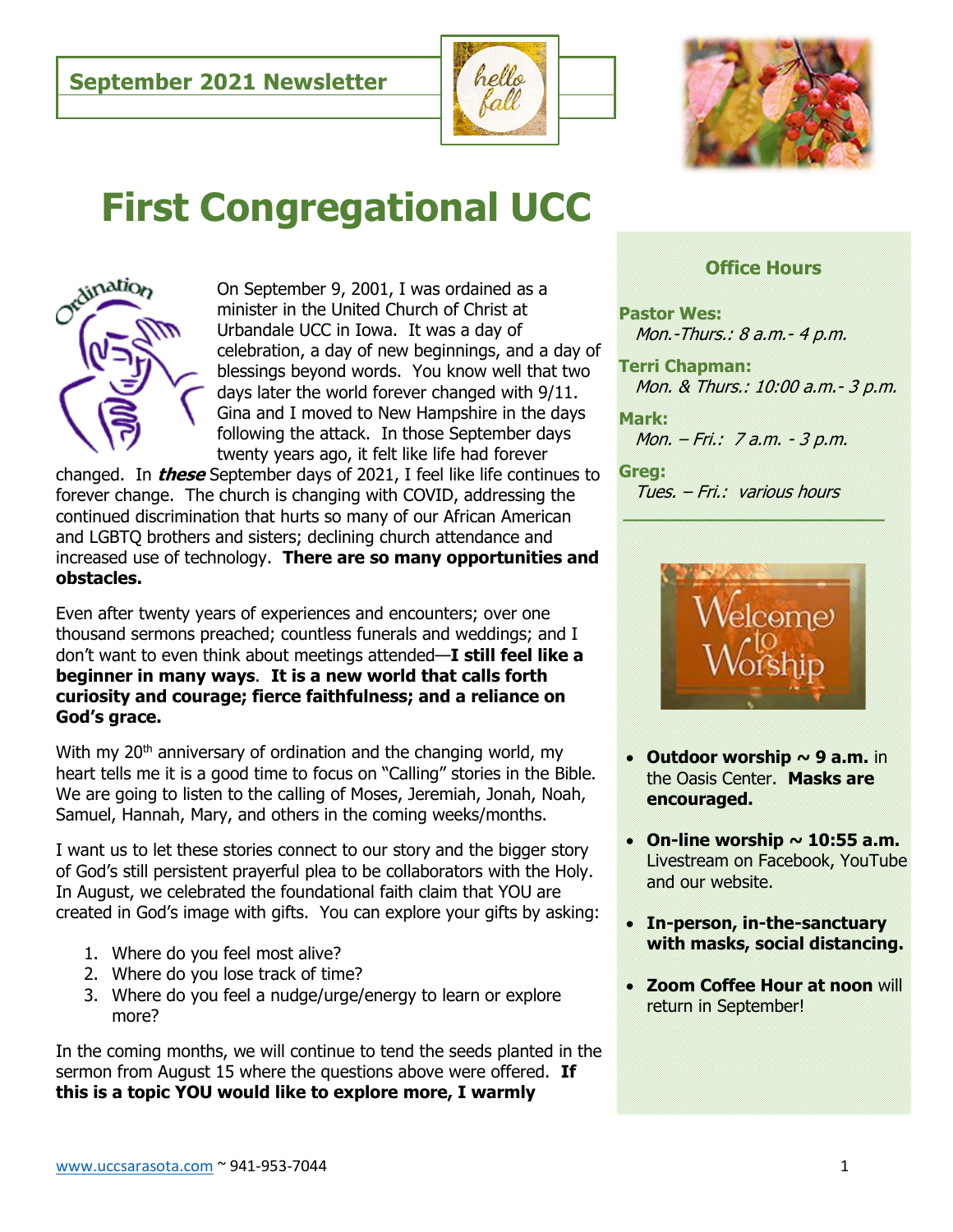**welcome you to participate in Bible Study on Tuesdays at 6:30 p.m. on Zoom and Wednesdays at 11 a.m. in the Oasis Center.** As we explore the theme of "Calling" and how that thread interacts with your life, we will also turn to the wisdom of **Parker Palmer, Alexandra Elle, and the VIA inventory.** 

It is my prayer in this season you will sense God's presence moving in your midst in amazing ways—the Spirit stretching you—and the love of each other cheering you on to be the YOU God is still crafting/creating you to be. I believe in order for God to work with us, we need to show up. I pray in worship and small groups we will find spaces/places to do this.

With great love to you all  $\sim$  Wes

# **Worship in September**

# **With the exception of September 5, we continue to worship at 9 a.m. in the Oasis Center, at 10:55 a.m. in-person in the sanctuary, and at 10:55 a.m. online (Facebook, YouTube, Website)**

**September 5 ~ ONE Service only at 11 a.m.** in-person or on-line. Members of our **Worship Team** will present Langston Hughes' poem, Freedom's Plow. Dr. Marsha Kindall-Smith will share her talents on the piano and singing. Pastor Wes will lead **Holy Communion** and Greg Chestnut will offer a special prelude that day. Let us join together in worshiping God!

**September 12 ~** We begin a sermon series on "Calling" (see Pastor's Article) by focusing on God's call to Moses in Exodus 3.





**September 19**  $\sim$  **We continue the sermon series** on "Calling" focusing on Jeremiah 1:4-10—we will tie this to our calling as a church in living and becoming a Racial Justice congregation alongside our covenants for Open and Affirming as well as Creation Justice.

**September 26**  $\sim$  We will explore the "Calling" story of Jonah Chapter 1 focusing on what are we running from and what are we running toward?





#### **October 3 ~ World Communion Sunday at all**

**services!** We will continue the "Calling" sermon series by listening to the call of Noah—God's nudge to do hard things.

# **Join the Zoom Conversation**



**Sunday Coffee Hour at Noon ~**  You are **always welcome** to join in the conversation and connect with other members.

## **COLLAGE Tuesdays @ 11 a.m. ~** Collage is our LGBTQ and Ally Group. All are welcome to join our Collage group on Zoom for support and faithful discussions.

## **Tuesday Bible Study @ 6:30**

**p.m. ~** We meet on Zoom to discuss the Bible passage for the upcoming Sunday.

**Wednesday Bible Study @ 11 a.m. ~ IN-PERSON** in the Oasis Center to discuss the Bible passage for the upcoming Sunday.

**Wednesday @ 3 p.m. ~** Sacred Conversations on Race (SCOR)

**\*Zoom links available through Pastor Wes.**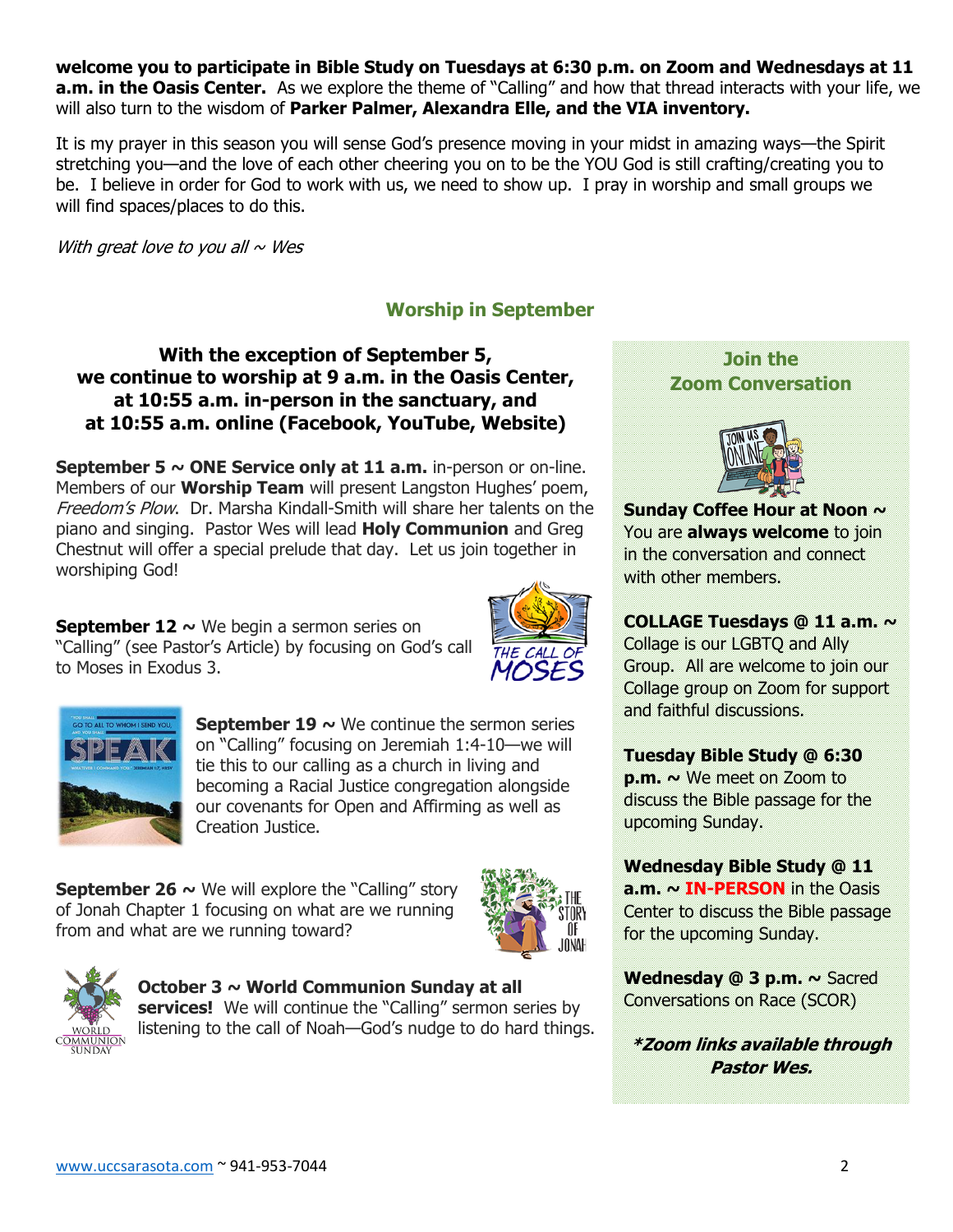# **Peace and Justice Network News**

# **Creation Justice Meditation**

Many years ago, a brave and prophetic colleague/friend named [Jim Antal](https://convergenceus.us18.list-manage.com/track/click?u=880d1564e06392011b7a6221e&id=d94332952e&e=97a92bc0ed) began sounding the alarm of climate change. I remember him saying to me, **"Cameron, if faith leaders don't start speaking about the damage we are causing our planet, then we will reach a point when all we will ever talk about is grief."** I thought I understood what he was saying. I realize now that I had no idea.

Yesterday the U.N. climate panel released its most [comprehensive assessment of climate change yet.](https://convergenceus.us18.list-manage.com/track/click?u=880d1564e06392011b7a6221e&id=00cad87e80&e=97a92bc0ed) Calling the report **"Code Red for Humanity,"** researchers and scientists are clear: we are in trouble. They wrote, "Many changes due to past and future greenhouse gas emissions are irreversible for centuries to millennia, especially changes in the ocean, ice sheets and global sea level. "While we must stay on course to lower our CO2 levels and other pollutants, we must also acknowledge that we have passed a point of no return. We have fundamentally changed the quality of life for every living creature on earth.

# **Here are the highlights:**

- 1. Humans are to blame for the warming of the planet. No debate.
- 2. Temperatures are going to continue to rise.
- 3. The weather is becoming more extreme.
- 4. The icecaps are disappearing. Arctic summers could be free of snow.
- 5. Seas are rising, and nothing we do will stop them.



What is life is nothing more - and nothing less - than an opportunity to be in right relationship to creation, to one another, and to a loving God? If so, we have to talk about climate change. **JIM ANTAL** 

They then highlight several possible futures for the world, none of which are ones we wish for our grandchildren. After reading the report's summary (the actual report is over 3,000 pages long), I went outside to sit by the trees at the shoreline of our lake. It was a beautiful day. The fish were jumping. The breeze was cool on my face. The ducks swam over to offer their greeting.

"I'm so sorry, "I whispered to all of them "I'm so heartbreakingly sorry for the harm we have caused you." Then I remembered Jim's words. Grief. We will speak of unimaginable grief.

In his book **[Climate Church, Climate World](https://convergenceus.us18.list-manage.com/track/click?u=880d1564e06392011b7a6221e&id=4cd531df8f&e=97a92bc0ed),** Antal writes, "Only by fully grieving all that we have lost can we fully enter into the new tomorrow that God is preparing. We have so much to mourn: personal grief over loved ones lost and homes destroyed; ubiquitous grief over the long emergency that has straight-jacketed our lives; and anticipatory grief over the catastrophe that we are handing over to our children. . . . We need to acknowledge our grief over the ongoing ruination of Creation. Only by doing so can we be receptive to a message of hope."

He goes on: "Hope is the most important contribution people of faith can and must make as humanity confronts the climate crisis. To become people of hope we must be willing to stare reality in the face."

So, we sit with grief in these days. We also act with hope. The story of faith is one of life, death and life again. Hope, despair, hope again. But that hope is born of leadership and action. We must all do what we can to protect our little corners of the world. Perhaps with enough of us loving the planet back to health, we can literally save the world.

We are in this together,

**Rev. Cameron Trimble,** Author of [Piloting Church: Helping Your Congregation Take Flight](https://convergenceus.us18.list-manage.com/track/click?u=880d1564e06392011b7a6221e&id=18e65d0c98&e=97a92bc0ed)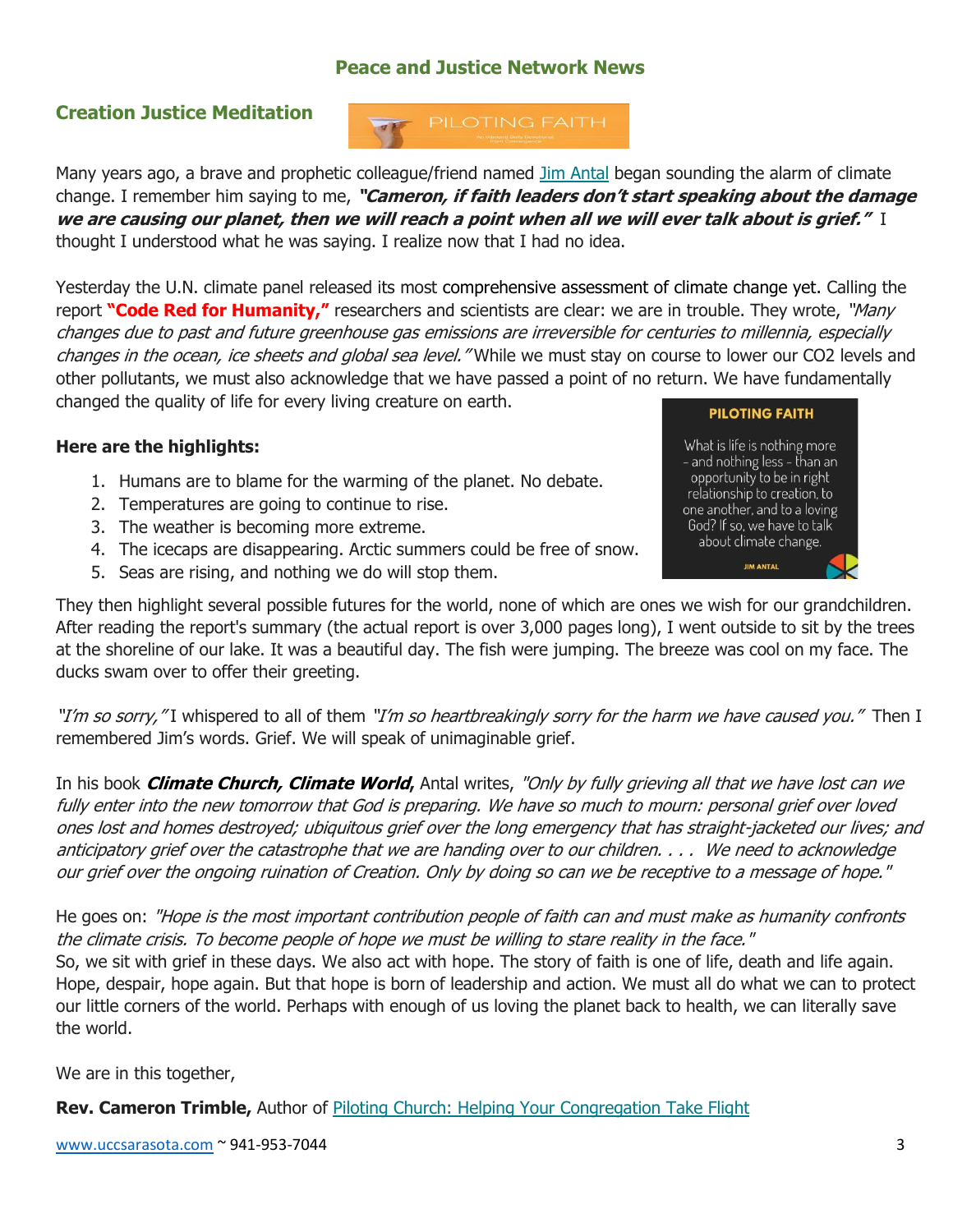# **Sacred Conversations on Race**

**We continue our Sacred Conversations on Race on Wednesdays at 3 p.m.** We will discuss **Neutral Ground** on September 1 and September 8. You are welcome to join us at any time; just ask for the Zoom link. There is much to be learned from this time of sharing.

## **First UCC Women**



**SAVE THE DATES!** The First Congregational Women's Association is prayerfully planning to reconvene on the first Tuesday of every month in October, November, and December this fall. We gather at 11:30 a.m., have a simple sandwich/salad lunch, and enjoy a special program.

**October 5:** Pastor Wes Bixby will share slides of God moments and a sneak peek at his upcoming 52-Week Devotionals for Husbands coming out in December.

#### **November 2:** A speaker from C. I. W. (the Coalition of Immokalee Workers) will share their successes and challenges.

**December 7:** We will prepare our traditional "Shoeboxes for (shut-in) Seniors." It is not too early to be picking up items for men and women – candles, sox, postage stamps, greeting cards, chap sticks, pens, moisturizer, small books of devotions, etc.

#### **Community Meal – September 28**



We continue our monthly ministry of serving and providing a hot, nutritious and balanced community meal at St. Paul Lutheran Church. While Sandy Smith cooks our meal to share, **we need your home-baked 9x13 cakes** for the dessert. Because we are back to in-person, we **need help with setting up and serving the meal**.

Dinner will be served in St. Paul's Fellowship Hall from 4 – 6:30 p.m. on **Tuesday, September 28.** We will wear masks and we will be careful.

**What to expect:** As our guests arrive, we are able to interact and provide appetizers and coffee. Before the meal begins, we offer a blessing and then our serving line begins. Following the meal, dessert of cake and ice cream (a favorite) is served. And, of course, there is cleanup and setup. If you can help in any way, please let me know. Your offerings of food and fellowship to those in need is very much appreciated.



Volunteer and/or inquire for more details: Carol Hagglund at [carolhagglund@gmail.com.](mailto:carolhagglund@gmail.com)

# **Staffing Team Update**



The Staffing Team is delighted to welcome **Pam Hendrickson** as our new bookkeeper!! Pam has been a member of the church for over 30 years. In her professional life Pam works as the VP of Accounting Operations for a local property management company. Pam has worked as our collector/counter in the past and we are DELIGHTED that Pam is returning to our staff. A heartfelt and warm welcome to Pam!!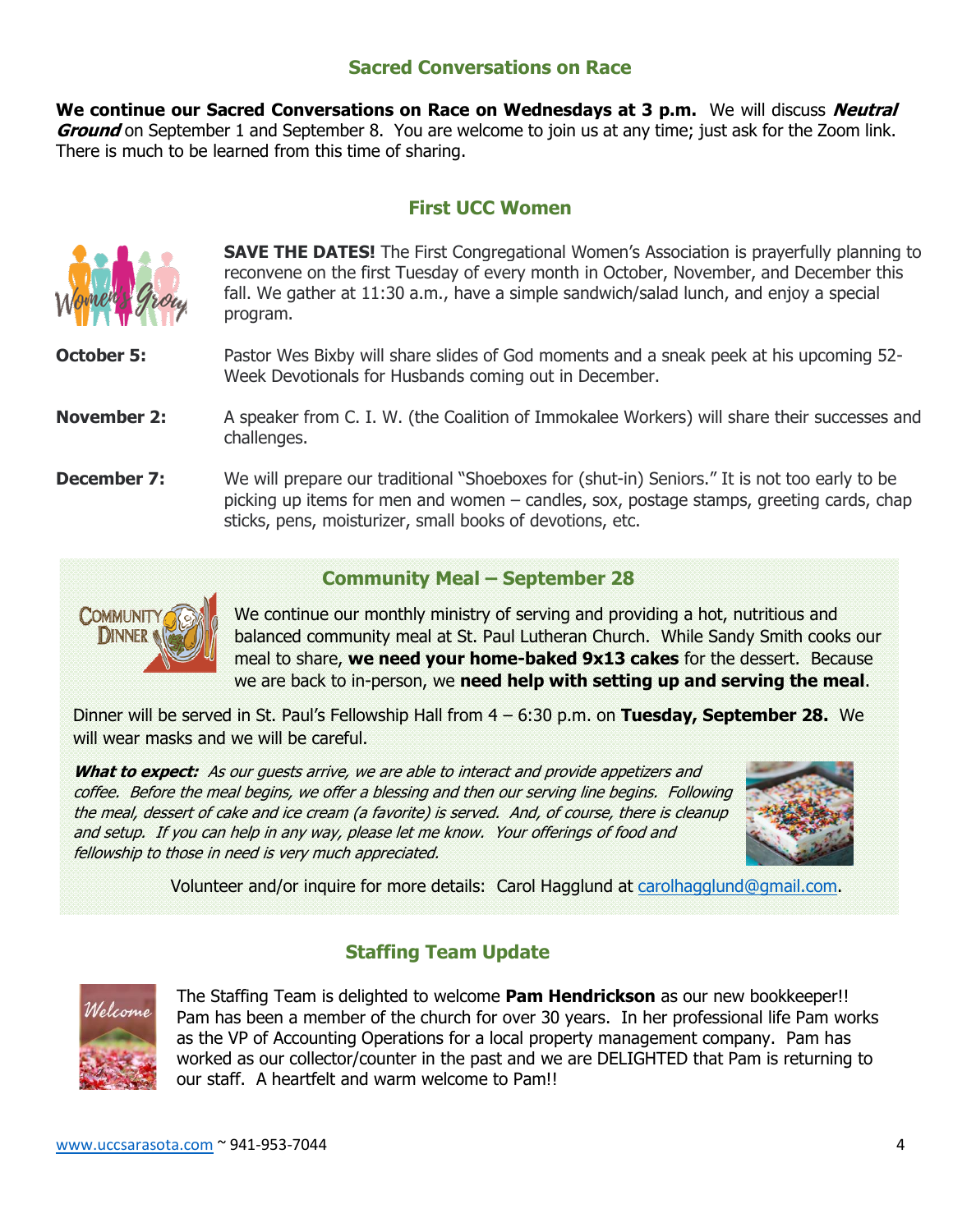# **Ready Readers Resumes**



Ready Readers will resume meeting in person in September and new readers are welcome. The first meeting will be on **Tuesday, September 14, at noon in Syster Hall.** (Please note the date change for this meeting.)

We will be discussing **Tomatoland by Barry Estabrook**. This book is based on James Beard's award-winning article, "The Price of Tomatoes," and is the story of how modern industrial agriculture destroyed our most alluring fruit.

For more information, please contact Sandy Smith [\(sandysmithvi@gmail.com](mailto:sandysmithvi@gmail.com) or 340-227-5121.)

## **Kings And Queens Bridge**

Kings and Queens Bridge will resume in October, Covid restrictions permitting. We welcome new players who are interested in playing contract bridge for fun. We usually play the second Monday of each month (October  $-$  July) from 1 p.m.  $-4$ p.m. in Room 9 of the Education Building.



Please contact Ethel Rudy at 941-727-0122 or email Ethel at [ethelhr@verizon.net](mailto:ethelhr@verizon.net) whether you are a new or returning player.



## **Stitches of Love & Friendship**

Greetings to all the faithful knitters. I would like to get a box off to our friends in South Dakota in **early October** in preparation for winter. If you have items to contribute to this worthy cause, please bring them to the church and include your name with your items.

If you are not familiar with our program, we knit items such as hats, scarves, mittens and anything else you like to make to be shared primarily with the **children of the reservations and Native Americans of South Dakota**. We knit (or crochet) in our homes, on our travels or wherever you feel inspired. Should you need patterns, needles or yarn, I have them. Thank you for your help with this project.—*Ethel Rudy* 

## **Artful Prayer**

Artful Prayer returns in October! This is a wonderful opportunity to learn new ways to express your spirit with prayer. No art experience required! These will be Zoom sessions making it easy to participate from wherever you are.

Mark your calendars now for the second Thursday of each month:

**October 14 ~ November 11 ~ December 9 ~ January 13**

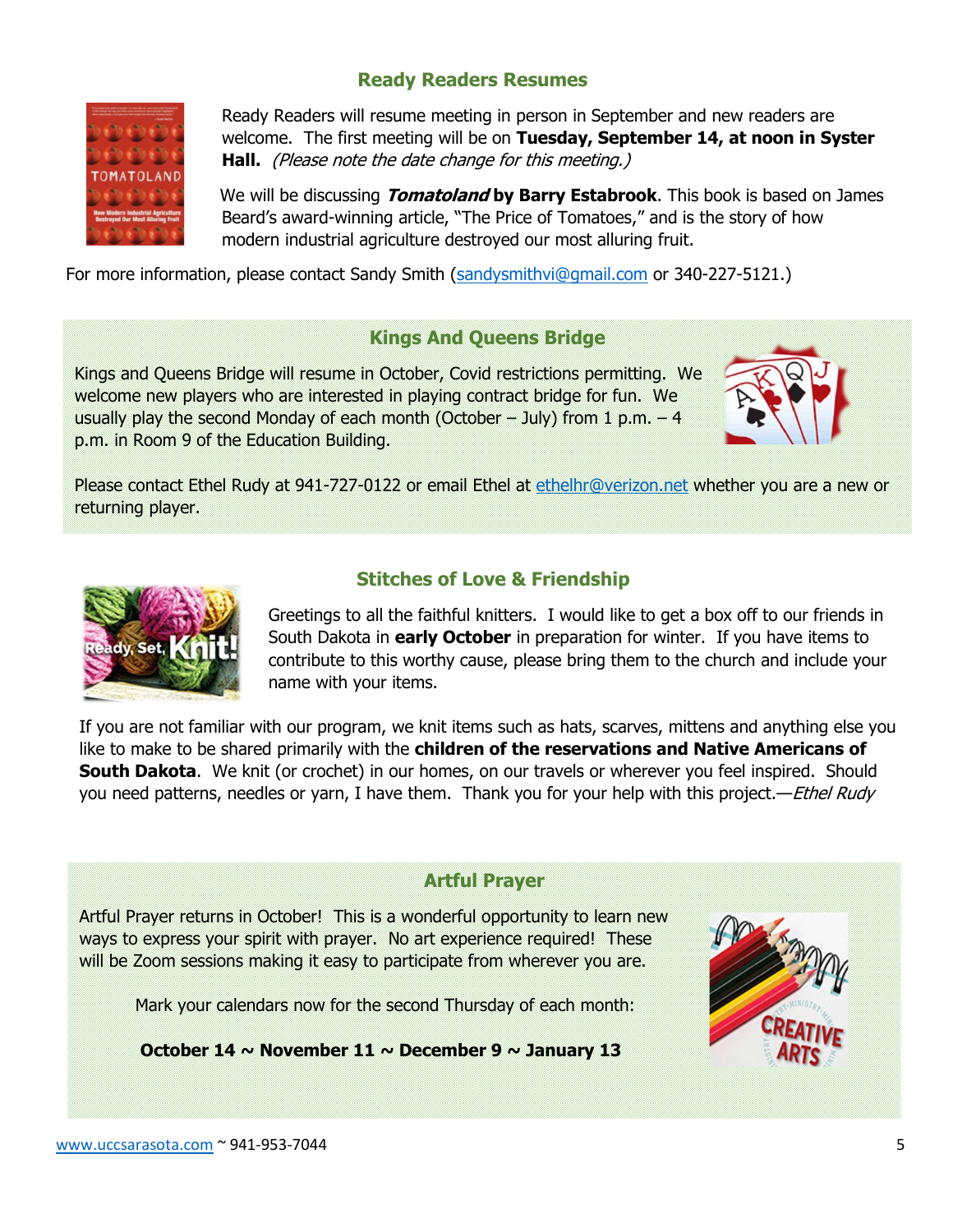

| 9/1  | Robert Bryant                      | 9/18 | Lavilla Watson                      |
|------|------------------------------------|------|-------------------------------------|
| 9/2  | Christy Boyer<br>Dale Moore        | 9/19 | Joann Evans<br>Nancy Kavanagh       |
| 9/3  | Linda Short                        | 9/20 | Timothy Christensen<br>Eric Kuhn    |
| 9/4  | Joyce Harmon<br>Kit Leggett        |      | Madge Potts-Williams                |
|      |                                    | 9/21 | <b>Bonnie Lipton</b>                |
| 9/5  | Barbara Mask<br>Charles Williams   | 9/23 | Lucy Tobias                         |
| 9/6  | Ellen Marsey                       | 9/24 | Joslyn Kirkegaard                   |
| 9/7  | James Althouse                     | 9/25 | Marcia Knight<br>Nancy McElroy      |
| 9/8  | Richard Miller                     |      |                                     |
|      | Carmen Ramsey                      | 9/26 | Suzanne Horner<br>Judith Marville   |
| 9/9  | Gary Larson                        |      |                                     |
| 9/12 | Guy Spencer                        | 9/27 | Susan Pallatto                      |
|      | Dr. June Wolgemuth                 | 9/28 | Fred Brockmann<br>Jennifer Mitchell |
| 9/13 | Deborah Woods                      |      | Connie Toops                        |
| 9/14 | Sharon Rump<br>Gerald Wonning      | 9/30 | Carrie Metzger                      |
| 0/16 | $E_{\text{val}}$ $C_{\text{node}}$ |      |                                     |

9/16 Evelyn Crooks Joy Sick

|      | 9/18 Lavilla Watson                                           |
|------|---------------------------------------------------------------|
| 9/19 | Joann Evans<br>Nancy Kavanagh                                 |
| 9/20 | <b>Timothy Christense</b><br>Eric Kuhn<br>Madge Potts-Williar |
| 9/21 | <b>Bonnie</b> Lipton                                          |
| 9/23 | Lucy Tobias                                                   |
|      | 9/24 Joslyn Kirkegaard                                        |

- 25 Marcia Knight Nancy McElroy
- 26 Suzanne Horner Judith Marville
- 27 Susan Pallatto
- 28 Fred Brockmann Jennifer Mitchell Connie Toops
- 
- September Anniversaries June
- 9/2 Page & Carol McCloud
- 9/2 Bob & Sandy Phelps
	- 9/5 John & Sherry Mange
	- 9/7 Warren Bacon & Barbara Smith-Bacon
	- 9/7 Donald & Dorothy Dumford
	- 9/8 Woody Fletcher & Jennifer Walker
	- 9/15 Lee & Bettye Smith
	- 9/20 Richard & Toska Strong
	- 9/27 Lloyd & Melanie Kalisak
	- 9/29 Doug & Julie Chismar
	- 9/30 Roberta & Becky Mae Miller